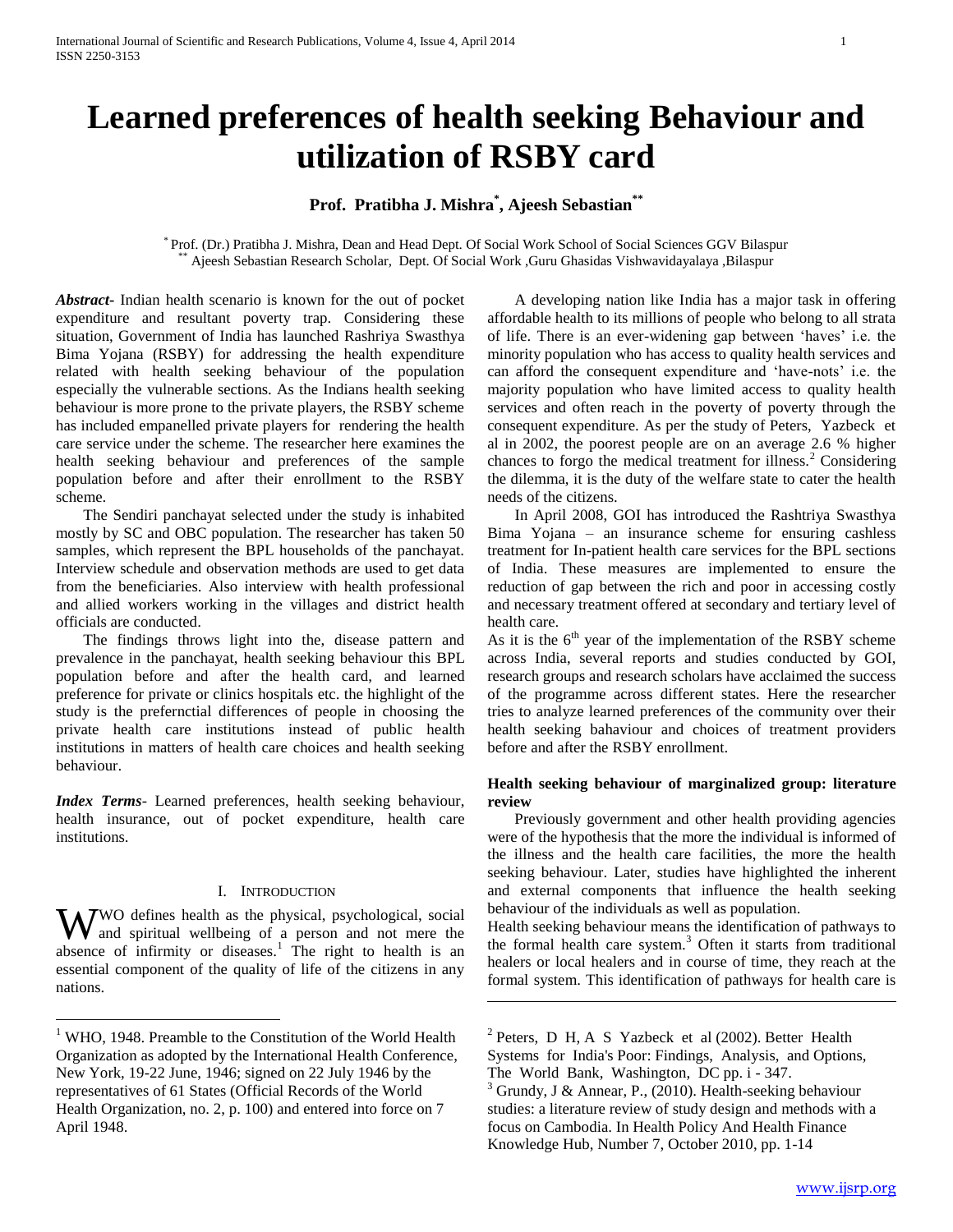influenced by different components. According to Parson's theory of sick role (1951), the individual seeks to get out of his role of being sick, which is an undesirable state.<sup>4</sup> Andersen's Behavioral Model of Health Services Utilization in 1968<sup>5</sup> has described three categories of determinants such as predisposing characteristics, enabling characteristics and need based characteristics that contribute to the health seeking behaviour. In 1970, health system also added to it as the fourth determinant to health seeking behaviour. Later in 1978, Mechanic in his theory of help seeking behaviour described the psychological approach of individual involved in the health seeking behaviour.<sup>6</sup> The health belief model proposed by Rosenstock, Strecher & Becker in 1994 has described the four central variables in health seeking behaviour such as perceived susceptibility, perceived severity, perceived benefits and perceived cost.<sup>7</sup>

 Health seeking bahaviour of the marginalized and utilization of the services within the existing government and private health service providers are always burning topics in academic field as well as among health advocacy groups and activists. The globalization has opened the box of opportunities in accessing and using highly effective and complex health care facilities in India. The rich and ever growing middle class in India has seen it as development and turned their attention to these facilities. On the other hand, the vulnerable population of India, which constitutes more than 60% of the population, has still preferred for quacks and local healers, village clinics etc. They found the new 'developments' in health care were unaffordable and would put them in the poverty trap if they approached it. This chasm between the perceptions and experiences of the vulnerable population and the utilization of available health resources has taken India in lagging position in matters of health scenario.

According to Achary & Ranson,  $85.1$  percent of India's GDP spends on health care expenditure and its 82 per cent is from out of pocket expenditure. The hither to history shows the burden of health related out of pocket expenditure puts the rural and urban population in the trap of debt or losing all their savings. The recent years' evidence shows an increasing (80%) dependence on

 $\overline{a}$ 

Retrieved from http://userpage.fu-

the private sector for outpatient care and it is largely due to the weakness in the delivery of public health services.<sup>9</sup>

 Different studies on the health seeking behaviour of the marginalized sections of society reveals the factors that influences or hinders their choices, delays and influence the preferences in accessing or not accessing health care services. It includes indirect cost such as expenses on transport, food/stay, tips given to secure access to any person or facility, opportunity cost of lost wages of the sick as well as the accompanying person, etc associate with the illness (Sodani, 1997)<sup>10</sup>, cost of services, proximity, convenience of timing and perceived quality of health services (Yesudian,  $1999$ )<sup>11</sup>, reputation of the provider, cost and physical accessibility (Ager, A. and Pepper, K.,  $2005$ )<sup>12</sup>, lack of social space for the marginalized groups in the existing health sector from policy to implementation (Prasad, P. 2000)<sup>13</sup>, macro environments such as local areas, districts, states (Gordon, D., Kelly, M., Subramanian, and Nandy, S.,  $2004$ <sup> $14$ </sup>, price and distance to a health facility (Borah, B.J.,  $2006$ )<sup>15</sup>, unequal power relations between systems of medicine and between givers and receivers (Prasad, P.,  $2007$ <sup>16</sup>, quality of services, behaviour of the health personnel (Baru ,R., Acharya , A., Acharyua, S., Kumar, S. and Nagraju, K.,  $2010$ <sup>17</sup>, acceptability and

 $\overline{a}$ 

<http://heapol.oxfordjournals.org/content/20/3/176.abstract> on 17/02/2014.

<sup>4</sup> Parsons, T. (1951). The Social System. Cited in Rebhan, D.P., Health Care Utilization: Understanding and applying theories and models of health care seeking behavior, Case Western Reserve University pp.1-19.

<sup>5</sup> Andersen, R. (1968). A behavioral Model of Families' Use of Health Services. Cited in Rebhan, D.P., Health Care Utilization: Understanding and applying theories and models of health care seeking behavior, Case Western Reserve University pp.1-19.  $<sup>6</sup>$  Mechanic, D. (1978). Medical Sociology: A comprehensive</sup> text. Cited in Rebhan, D.P., Health Care Utilization: Understanding and applying theories and models of health care seeking behavior, Case Western Reserve University pp.1-19. <sup>7</sup> Sutton, S., (2002). Health Behavior: Psychosocial Theories.

berlin.de/~schuez/folien/Sutton.pdf on 12/02/2014.

<sup>8</sup> Achary & Ranson, 2005. Health Care Financing for the Poor Community-based Health Insurance Schemes in Gujarat. In Economic and Political Weekly, Vol - XL No. 38, September 17, 2005, pp 4141-4150.

<sup>9</sup> Rao, S (2005): "Delivery of Services in the Public Sector: Financing and Delivery of Healthcare Services in India", National Commission on Macroeconomics and Health Background Papers, Ministry of Health and Family Welfare, Government of India, New Delhi.

 $10$  Sodani, P.R. (1997). Health Spending By People In Underserved Areas:Policy Implication for Health Financing Reforms in India, retrieved from [http://iph](http://iph-partnership.org/images/4/48/Sodani.pdf)[partnership.org/images/4/48/Sodani.pdf](http://iph-partnership.org/images/4/48/Sodani.pdf) on 20/02/2014, pp 79 -

<sup>88.</sup>

 $11$ <sup>11</sup> Yesudian, C.A.K. (1999). Pattern of Utilisation of Health Services: Policy Implications. In Economic and Political Weekly, Vol - XXXIV No. 05, January 30, 1999, pp. 300 – 304.

 $12$  Ager, A. and Pepper, K., (2005). Patterns of health service utilization and perceptions of needs and services in rural Orissa. Retrieved the abstract from

<sup>&</sup>lt;sup>13</sup> Prasad, P. (2000). Healthcare Access and Marginalised Social Spaces: Leptospirosis in South Gujarat. In Economic and Political Weekly, XXXV (41), pp 3688-94.

<sup>&</sup>lt;sup>14</sup>Gordon, D., Kelly, M., Subramanian, and Nandy, S., (2004). Health behaviour in context. Exploring multi-level analysis of smoking, drinking and tobacco chewing in four states. Retrieved abstract from<http://www.popline.org/node/253416> on 17/02/2014.

<sup>&</sup>lt;sup>15</sup> Borah, B. J. (2006). A mixed logit model of health care provider choice: analysis of NSS data for rural India. In Health Economics 15(9): 915-32.

<sup>&</sup>lt;sup>16</sup> Prasad, P. (2007). Medicine, Power and Social Legitimacy: A Socio-Historical Appraisal of Health Systems in Contemporary India. In Economic and Political Weekly, Vol - XLII No. 34, August 25, 2007, pp. 3491 – 3498.

<sup>&</sup>lt;sup>17</sup> Baru ,R., Acharya , A., Acharyua, S., Kumar, S. and Nagraju, K., (2010). Inequities in Access to Health Services in India: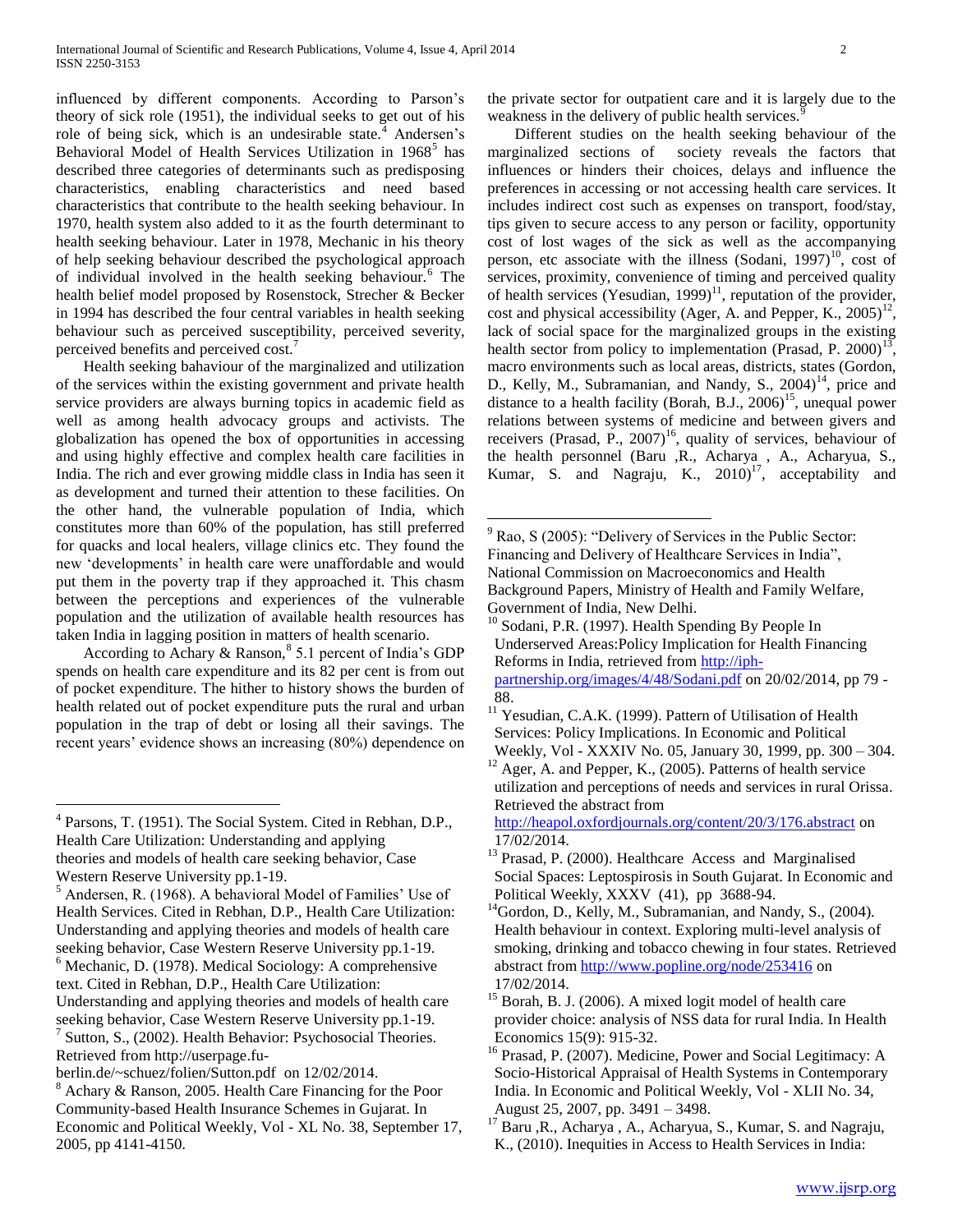accessibility of the services provided (Gurung, A., Narayanan, P., Prabhakar, P., et.al,  $2011$ <sup>18</sup>, Micro-health insurance (Savitha, S. and Kiran, K.,  $2013$ <sup>19</sup>.

 Among these factors, the role of health insurance as a resource in facilitating the health and health seeking behaviour of the marginalized group is worth investing. After the introduction of RSBY scheme, there were several studies which highlights the scheme as well as criticizing the need for strengthening primary health care rather than initiating insurance scheme. The present study is looking more into the changes of the health seeking behaviour of Sendiri group, a population which includes SCs, STs and OBCs, in pre and post enrollment period.

# II. RESEARCH METHODOLOGY

# **General objective**

 To study the health seeking behaviour of marginal sections (BPL sections) of Sendiri Panchayat before and after the RSBY scheme.

# **Specific Objective**

- To study the basic profile of the Sendiri Panchayat
- To understand the major and minor disease pattern and prevalence in the panchayat
- To find out about the health seeking behaviour of the BPL sections of the panchayat before and after RSBY enrollment.
- To explain the learned preferences in the health seeking behaviour of the population for private health care institutions.

# Profile of the panchayat

 $\overline{a}$ 

 The researcher has selected Sendiri, a Gram Pachayath in Bilaspur with more than 7000 population. The study has conducted among 50 BPL household which represents 527 BPL households in the Panchayat. The SC group includes Satnamis, ST group involves Bhoi, The panchayat has got 1 PHC, 7 local healers and clinics, and 2 medical shops.

Caste, Class and Region. In Economic and Political Weekly, vol xlv no 38, September 18, 2010, pp. 49 – 58.

<sup>&</sup>lt;sup>18</sup> Gurung, A., Narayanan, P., Prabhakar, P., et.al, (2011). Largescale STI services in Avahan improve utilization and treatment seeking behaviour amongst high-risk groups in India: an analysis of clinical records from six states. Retrieved the abstract from <http://www.biomedcentral.com/1471-2458/11/S6/S10> on 15/02/2014.

<sup>&</sup>lt;sup>19</sup> Savitha,S. and Kiran, K., (2013). Health seeking behavior in Karnataka: Does micro-health insurance matter? Retrieved from [http://www.ijcm.org.in/article.asp?issn=0970-](http://www.ijcm.org.in/article.asp?issn=0970-0218;year%3D2013;volume%3D38;issue%3D4;spage%3D217;epage%3D222;aulast%3DSavitha) [0218;year%3D2013;volume%3D38;issue%3D4;spage%3D217;e](http://www.ijcm.org.in/article.asp?issn=0970-0218;year%3D2013;volume%3D38;issue%3D4;spage%3D217;epage%3D222;aulast%3DSavitha) [page%3D222;aulast%3DSavitha](http://www.ijcm.org.in/article.asp?issn=0970-0218;year%3D2013;volume%3D38;issue%3D4;spage%3D217;epage%3D222;aulast%3DSavitha) on 15/02/2014.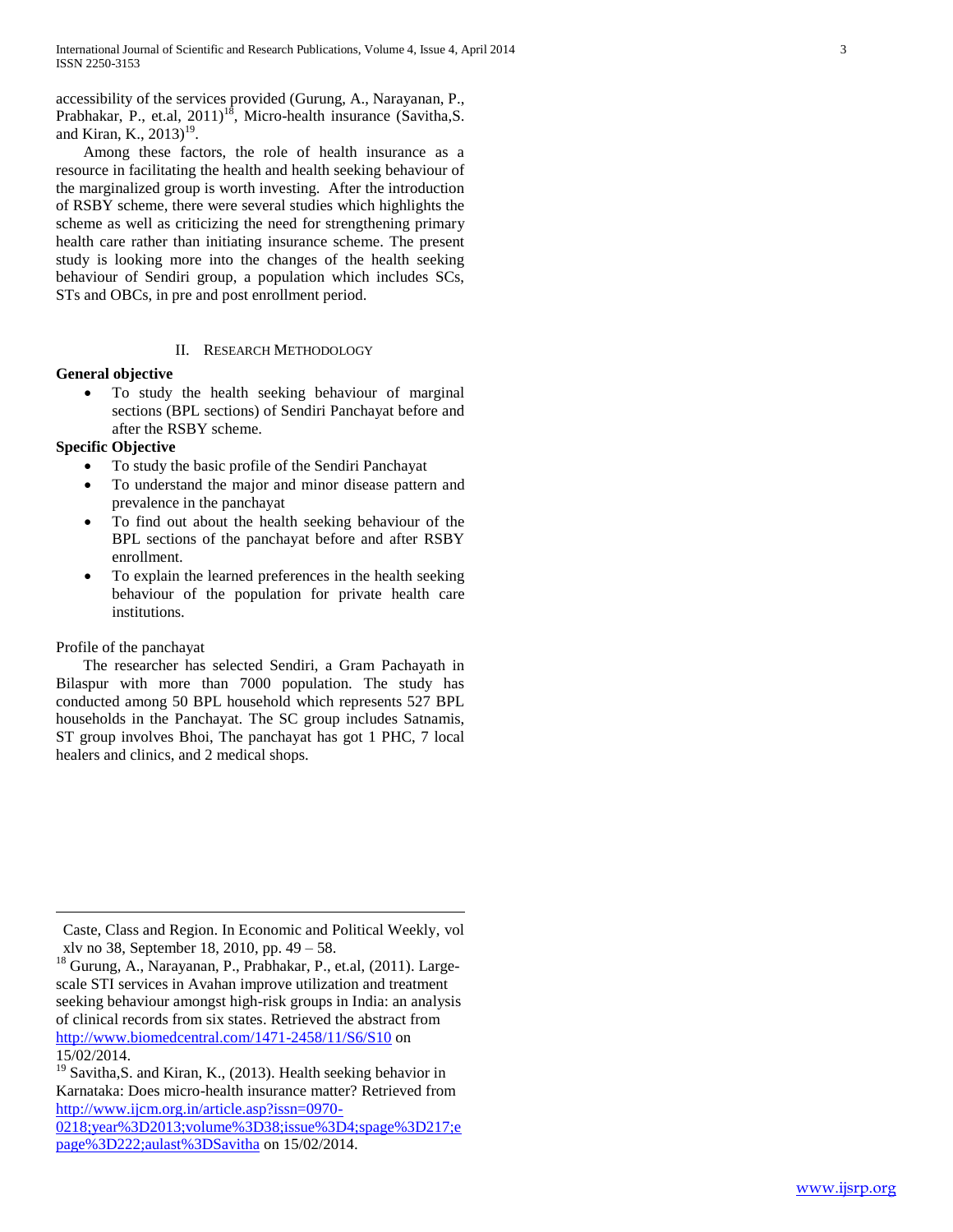

#### **Operational definitions**

 Learned preferences: the acquisition of the greater liking for private health providers over public health system.

 Health seeking behaviour: Preferences and practices of the BPL population of Sendiri population in relation with their health care.

#### **Population and sample**

 The population of the study includes 527 BPL households in the Sendiri Panchayat and the representative sample size is 50 which covers 10% of the population.

#### **Research Design, tools and methods of data collection**

 The descriptive design using case study method is applied. Interview schedule is administered and observation technique is used throughout the study. The samples are selected using stratified sampling method i.e. samples selected randomly from different social status such as SCs, STs and OBCs and who belong to different wards in the panchayat.

# III. RESULTS

## **Basic profile of the respondents**

| Variable |               | Frequency |
|----------|---------------|-----------|
| Gender   | Male          | 43        |
|          | Female        |           |
| Age      | $20-29$ years | 6         |
|          | 30-39 years   |           |
|          | $40-49$ years | 15        |

|               | 50-59               | 9              |
|---------------|---------------------|----------------|
|               | $60 - 69$           | 8              |
|               | 70-79               | 1              |
| Education     | Illiterate          | 20             |
|               | below 10 the class  | 27             |
|               | plus two and more   | 3              |
| Religion      | Hindu               | 50             |
| Social status | <b>SC</b>           | 27             |
|               | <b>ST</b>           | 7              |
|               | <b>OBC</b>          | 16             |
| Occupation    | daily wage labourer | 21             |
|               | self employed       | 2              |
|               | farmer              | 25             |
|               | any other           | $\overline{c}$ |

 The basic profile shows the vulnerable factors of the population of the panchayat. The education level of the samples was very low and majority is dropouts before completing their matriculation. Their occupation also signifies their economic condition as the 92% of the sample are engaged either in agriculture or daily wage labour. There found a correlation between the education level of the sample population and the occupation they engaged i.e. the illiterate and those who are below the qualification of the SSLC has chosen their occupation either in agriculture or daily wage. Their social status as a SC, ST or OBC further puts them into more socially and economically vulnerable.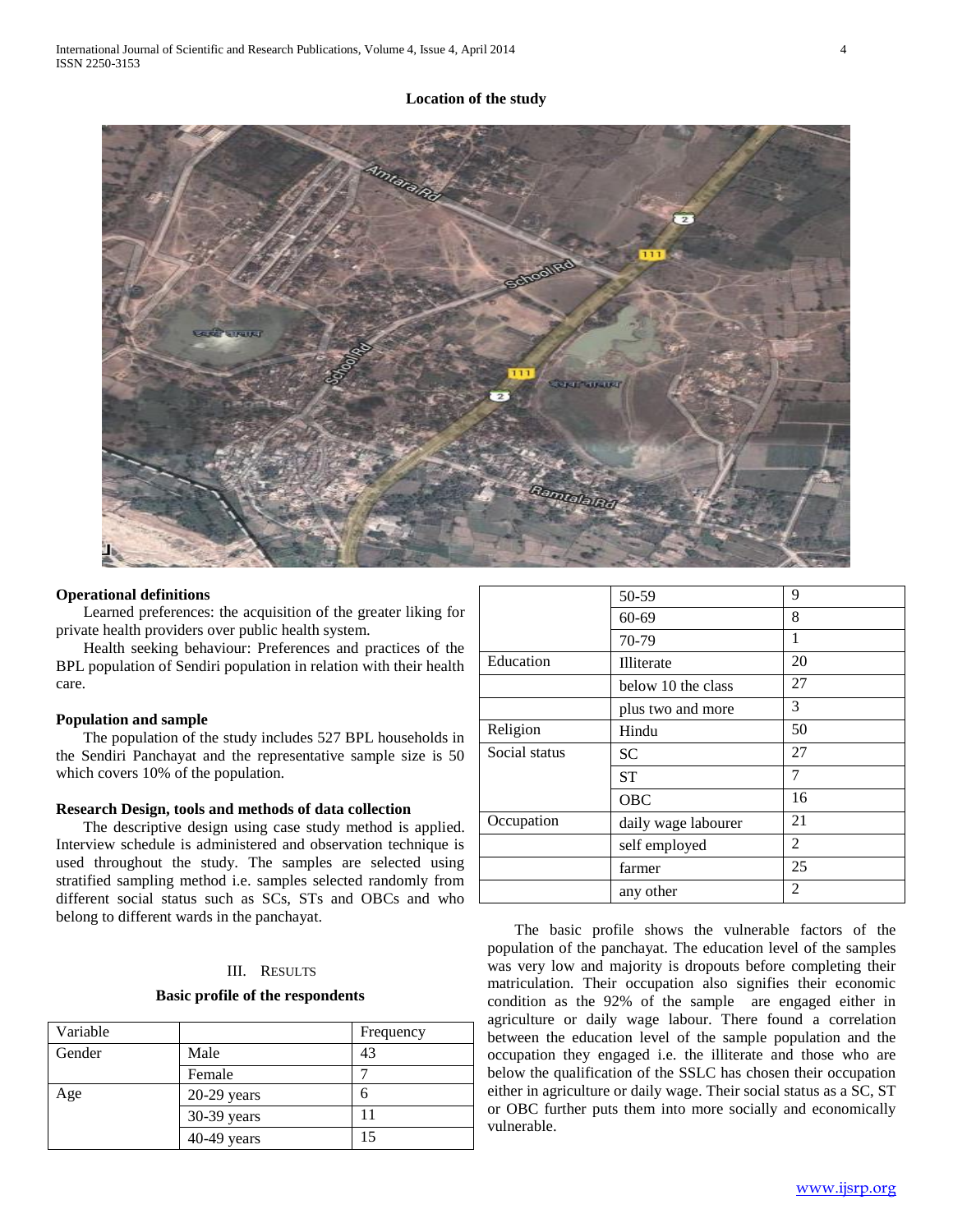# **The disease pattern and prevalence in the Sendiri panchayat**

| <b>Common health issues</b>                                |           |         |         |
|------------------------------------------------------------|-----------|---------|---------|
|                                                            | Frequency | Percent | Valid   |
|                                                            |           |         | Percent |
| seasonal disease                                           | 40        | 80.0    | 80.0    |
| lifestyle disease                                          |           | 4.0     | 4.0     |
| seasonal disease<br>and <sub>5</sub><br>life style disease |           | 10.0    | 10.0    |
| seasonal disease<br>and <sup>3</sup><br>accident           |           | 6.0     | 6.0     |
| Total                                                      | 50        | 100.0   | 100.0   |

Histogram



 The table and histogram shows the distribution of disease pattern and prevalence and it points out the higher prevalence of seasonal diseases in the panchayat. The diseases are rather preventable and it requires intensification of the primary health care. The prevalence of other major health events like life style diseases, accidents are reported very few which requires secondary and tertiary level health care. So the strong dissociation between the projected need of health seeking behaviour under the RSBY scheme and actual need of the health seeking behaviour of the population.

# **Minor Disease and place of treatment**

 The minor diseases affecting the villagers include fever, body pain, headache, diarrhea, minor injuries with sharp objects, etc. At times of the minor diseases, they depend on the private or public health institutions for the treatment.

| <b>Place of treatment</b>                                                    | No. of beneficiaries |
|------------------------------------------------------------------------------|----------------------|
| Private players, which include local healers, clinics in the village, and 46 |                      |
| private hospitals nearby the Panchayat.                                      |                      |
| Public health system includes PHC at local level and other government   4    |                      |
| hospital nearby the Panchayat                                                |                      |
| Total                                                                        | 50                   |

 The table explains the health seeking behaviour of the sample population in relation to the minor and seasonal diseases. The preferences are always made in connection with private players such as local healers (11), clinics in the village (8), private hospitals (6) and its different compositions. PHC is been reportedly utilized by just 2 households!

# **Dependency on Different Health care institutions and the reasons**

| <b>Reason for choosing the institution</b> |                                                                                                                                                              |           |         |
|--------------------------------------------|--------------------------------------------------------------------------------------------------------------------------------------------------------------|-----------|---------|
|                                            |                                                                                                                                                              | Frequency | Percent |
|                                            | near to village                                                                                                                                              | 36        | 72.0    |
|                                            | choose nearby facility in the beginning, and later will   12                                                                                                 |           | 24.0    |
|                                            | Private players go to hospitals in Bilaspur                                                                                                                  |           |         |
|                                            | believe in the doctors and hospital                                                                                                                          |           | 2.0     |
|                                            | getting good attention                                                                                                                                       |           | 2.0     |
| <b>Public</b><br>system                    | near to village                                                                                                                                              |           | 50.0    |
|                                            | <b>health</b> $\frac{\mu \text{tan} \omega \text{v} \cdot \text{tan} \omega}{\text{choosing facility in the beginning, if it is not cured.} \cdot \text{2}}$ |           | 50.0    |
|                                            | will go to Govt. hospital in Bilaspur                                                                                                                        |           |         |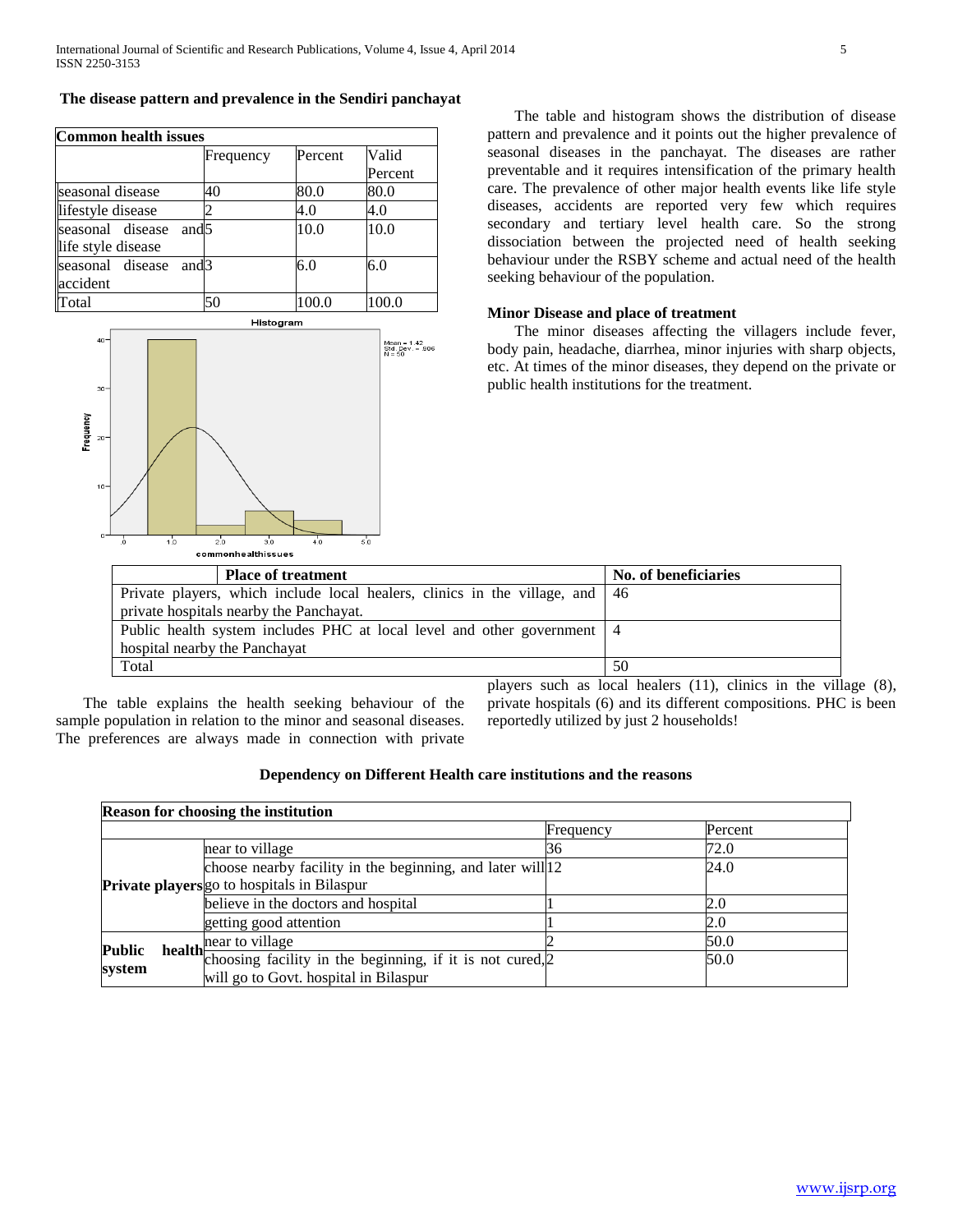

 A table and pie diagrams gives answer to the preference of village population towards the private player. The chart shows that people prefer private players because they are nearby village and they believe in the quality of doctor and their treatment. The same village has a PHC nearby. But the utilization is very poor because it was reported and observed irregular in its services and people are not feeling confident with the service of the personnel and the institution namely PHC. However, between these two variables such as proximity and quality, people prefer the former.

# **Awareness about the RSBY scheme and provision of health card**

 The researcher asked about the enrollment of the household under the RSBY scheme. 42 out of 50 household responded "yes". Further analysis of the same question by the researcher and field investigator found that majority of these cards belongs to either 2011-12 or 2012-13. These cardholders are not aware that it has to be renewed every year and they will be provided with the new card. In addition, it was found that some are dissatisfied by the health card because they are not benefitted from the card. They approached the hospitals with these expired cards and were denied the services. The current beneficiaries are also not fully aware about the provisions and benefits of the health card and the utilization pattern is also found less effective.

### **Utilization of RSBY Card at different health care institution**



|       | Frequency | Percent | Valid<br>Percent |
|-------|-----------|---------|------------------|
| Yes   |           | 8.0     | 8.0              |
| Nο    | 46        | 92.0    | 92.0             |
| Total | 50        | 100.0   | 100.0            |

|             | Frequency | Percent | Valid Percent |
|-------------|-----------|---------|---------------|
|             | 39        | 78.0    | 78.0          |
| $1 - 2$     |           | 18.0    | 18.0          |
| more than 3 |           |         |               |
| Total       |           | 00.0    | 100.0         |

 The tables show the utilization pattern and dependency of the sample population on RSBY scheme. Only a minority (4 persons) has utilized the card in the current year i.e. 2013-14 and the rest were not used the card. Again, the usage of the card from first enrollment of the current year also marks very low. 18% of households has used the card for 1-2 times and 4% households for more than 3 times.

 The preference for the health institutions and services used by the beneficiaries also maters. The below charts diagram shows the preferences of enrolled and non enrolled towards private players.

# **Reason for choosing Public health system**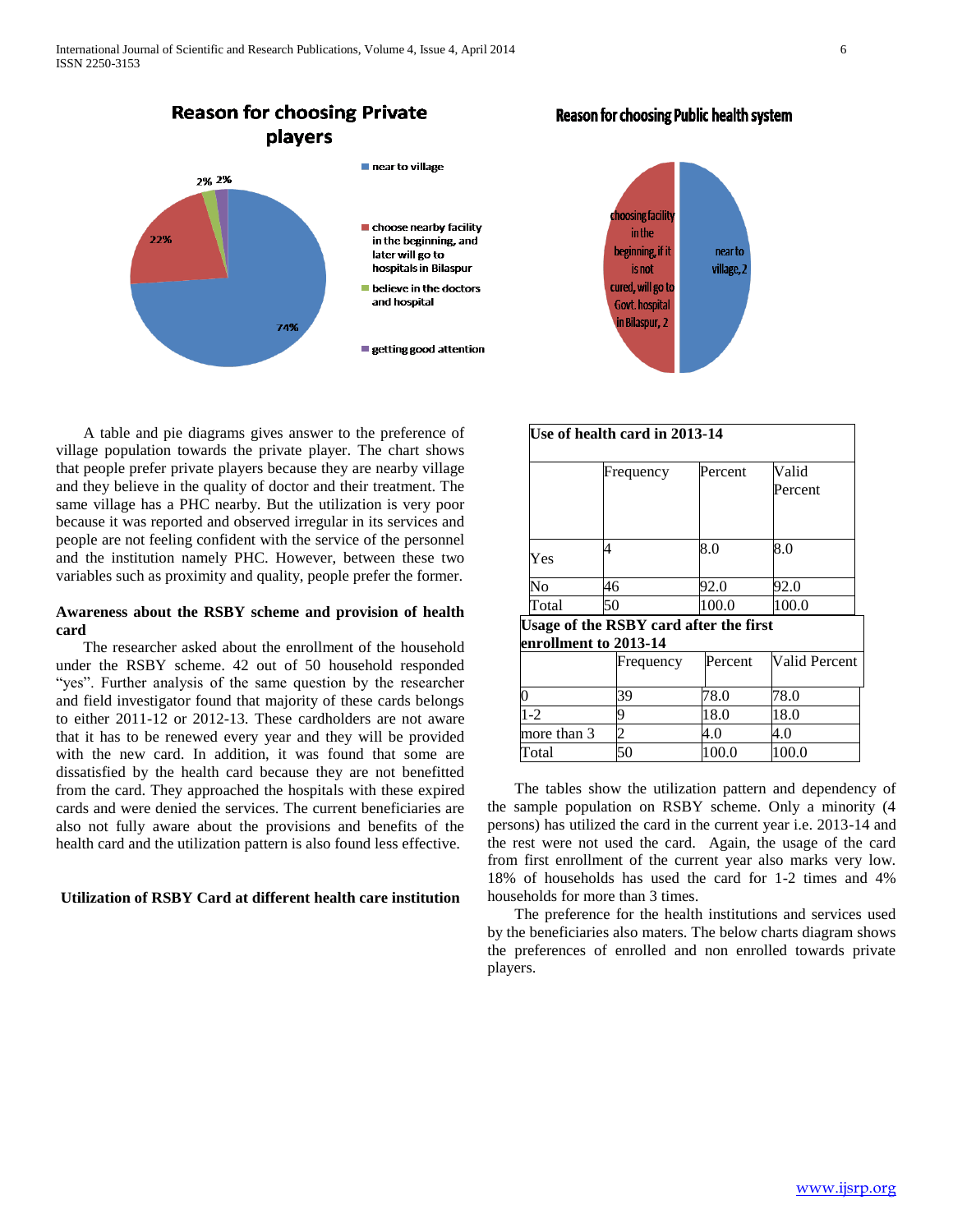International Journal of Scientific and Research Publications, Volume 4, Issue 4, April 2014 7 ISSN 2250-3153



**Major health events in the village and usage of the card**

 $\overline{a}$ 

 The samples from the panchayat have reported with major health events such as health issues of elderly or children, and accidents. These are the rare occasions they have used the card. The number of the health card usage thus ranges from 0, 1-2, more than 3. The no. of people comes in this category is very less.

 Another question on the recent use of the RSBY card revealed that only four members has used it. The rest are further asked about the status of their RSBY card and it was found that majority is having expired card which cannot be used in the current year.

## IV. DISCUSSION

 The health behaviour of individual depends on the beliefs and attitude sufficiently supported with external factors. The minor presence of perceived susceptibility and severity towards the seasonal diseases which is coupled with the absence of regular and decent service from the PHC has influenced the health behaviour of the population under the study. The socioeconomic status of the population is a handicap to their development. According to Amartya Sen, India has an unbalanced growth because the enabling environments are missing.<sup>20</sup> As the educational status of the population is comparable low, the health behaviour also is influenced. The utilization of public health resources is found abysmally low. The misapprehended notion of replacing the use of the service of public health system for private players has contributed little to the health of the population, rather it has its own inflicting burden on the individuals themselves.

 Preference for the private players is the highlighting theme of the study. Over the years, the population has transformed their health seeking behaviour in favour the private clinics and private hospitals. The tables and charts show the fatal drop in the use of PHC in the village. Their preference for health institution is primarily influenced by the proximity of the institution. Even then, the nearby PHC never comes into the preferences. On further analysis, the irregularity and unfriendly response from the

 $20$  Sen, A, (1994). Beyond the liberalization: Social Opportunity and Human Capability. In Re-imagining India and other essays, (2010), New Delhi, Oriental BlackSwan, pp.1-29.

 $\overline{a}$ 

health system has influenced behaviour. The factor of social space of the population who depend on the existing government health system is a matter of discussion. While conversing, many household members have reported the unfriendly treatment from the government health institutions. Whereas, the same population is satisfied over the private players because they make the patients feel that they are been treated well for the money they spend for.

 The profile of the sample denote the socio-economic conditions of the panchayat. The scheduled groups and other backward groups are the major population of the village. Addressing the question of economic access to health care through RSBY scheme for the BPL families is found questionable. The out of pocket expenditure is very high before the RSBY scheme and even after the enrollment. The scheme was there with 'last mile challenges' like lack of sensitization over the provisions, benefits, and related information, inconsistency in enrolling all the beneficiaries to the scheme. The villagers have cards which are not properly utilized because either the cards are expired or they do not know the provisions and the institutions where it is available.

 The Alma Ata declaration speaks about the role of primary health care in the health service system. An analysis of the disease pattern and prevalence shows the high need of strengthening primary health care though effectively functioning PHC. The panchayat witnessed a PHC which rarely opens and its services are poor in quality. Over the years, the health seeking behaviour of the villagers too changes to private clinics and hospitals because they are never been offered satisfactory service from the public health system functioning ate panchayat level. The ruling parties in the Gram panchayat also could not effectively address the issue.

 If we consider the factors influencing access to curative care (Bajpai, V. and Saraya,  $A.2012$ )<sup>21</sup> such as availability of better developed infrastructure, lesser levels of poverty, transportation facilities to reach the hospital facilities, literacy and education to utilize the scheme with prudent choices, demographic composition, political mobilization, the samples and area under

<sup>21</sup> Bajpai, V. and Saraya, A.,(2012). Rashtriya Swsthya Bima Yojna: A Public Health Perspective. In the Indian Journal of Social Work, 2012 April:73(2):265-286.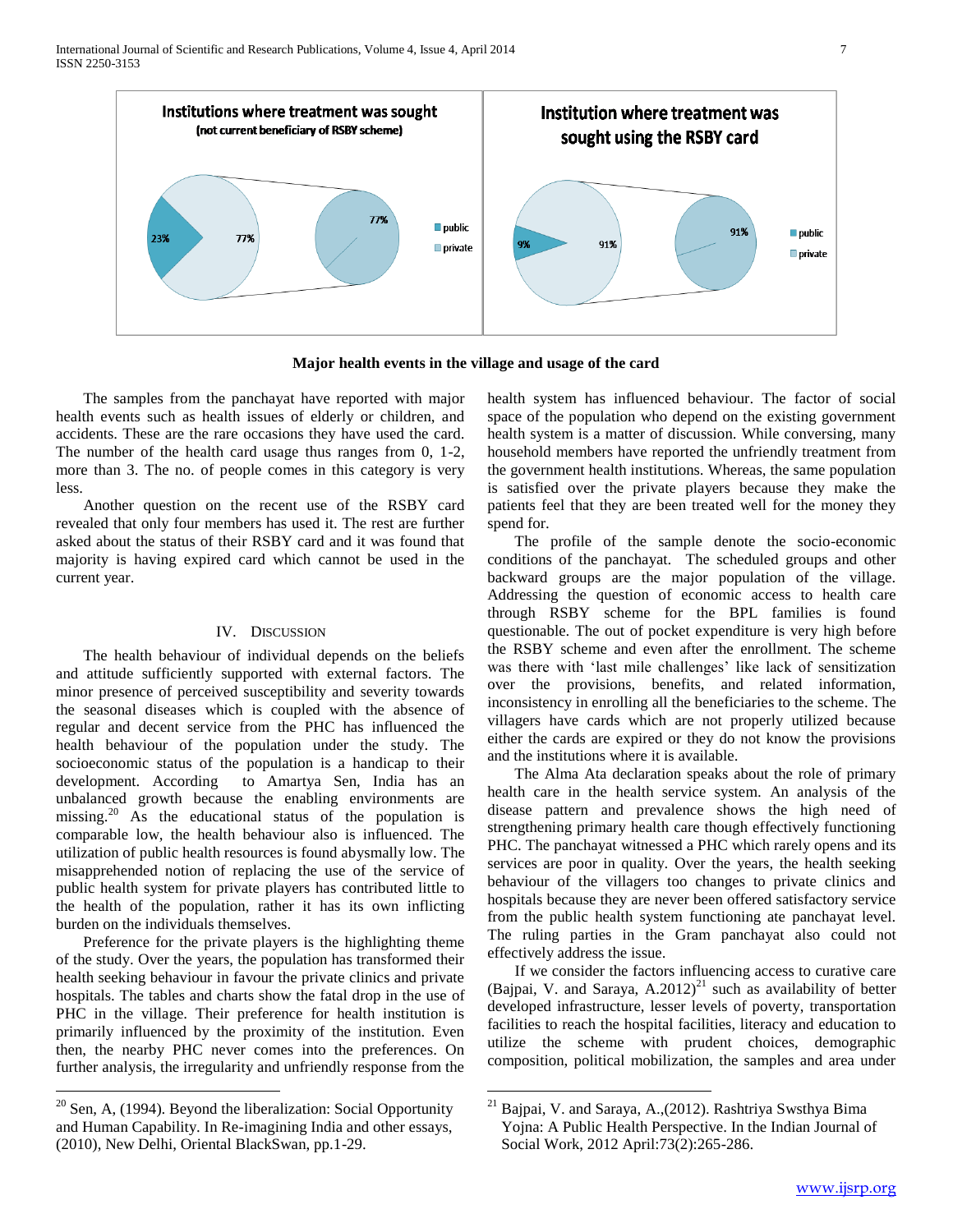study has considerable implications. The population is socially and economically poor. The marginal groups are often victims to the poverty traps through unemployment or failure of the crops. The family structure is also very high that the earning are spent on the daily maintenance of the family. The prevalence of seasonal health issues and consultation at private clinics and hospitals also put them under poverty burden. The distance to the secondary and tertiary level care units are also little far from their village. The illiteracy and low levels of education is the main villain and the majority of the vulnerable population in the panchayat is unable to make optimum utilization of all possible provisions under different schemes.

 The case of irregular PHC in the village has given a wrong notion about the public health system in the psyche of the villagers. The health service seekers negative perception and experience in relation with the public health system has influenced their choices. The Panchayat is been witnessing the poor and irregular service pattern by the PHC over the few years. The researcher has a personal experience from the PHC i.e. when the researcher and other fieldwork trainees visited the building, some other person were there who were preparing food and other refreshments for their leisure. The picture depicted by the villagers about the PHC can also summoned as irregular.

 Asymmetric power relation between caregivers and beneficiaries is another area. The private health care players are attractive to the villagers because they show courtesy with the customers. The customers are paid for the service and in return they are treated in a dignified way. Whereas in public health system, the villagers reported about the negative experiences from the personnel. If the RSBY card can help them in accessing the private players, they prefer it to expecting the same behaviour from the caregivers.

## V. SUGGESTIONS AND RECOMMENDATIONS

The researcher would like to suggest the following points.

- The need for sensitization about RSBY scheme and its service providing centres
- The need for credibility building of public health system through better health care and service provisions.
- The need for strengthening primary health care at grass root level rather than promoting the curative level.

For these, the following actions are recommended such as

- Restoring and regularizing the functioning of the PHC and its services.
- Improved participation of the people in regularizing the services of PHC.
- Special attention of PRI system on the health aspects of the panchayat.
- Mass sensitization over the RSBY scheme and its provisions through notices, leaflets and other ICT measures for imparting the relevant information.

# VI. LIMITATIONS OF THE STUDY

 The researcher has faced with limitations and challenges such as language barriers, embarrassment of the respondents in spending time for the questionnaire, and lack of awareness of the respondents over the RSBY card and its status and provisions. Also convincing the respondents about the need of conducting a study also was little difficult as they look about its monetary benefits.

#### VII. CONCLUSION

 The case of Sendiri is copy of lakhs of villages and Panchayats in India and across globe where the health seeking behaviour of the population is moulded through a number of environmental factors. The lagging of public health system has significantly contributing to the profit of private players and loss for the common person who manages his/her life with limited source of money. The out of pocket expenditure puts him/her again into further deteriorating situation, which ultimately affects his/her health. So there need an urgent attention to the infiltrating risk namely learned preference for private health care and denouncing of public health system. To conclude the health seeking behaviour is a learned behaviour which is facilitated by the response of health system

#### **REFERENCES**

- [1] Achary & Ranson, 2005. Health Care Financing for the Poor Communitybased Health Insurance Schemes in Gujarat. In Economic and Political Weekly, Vol - XL No. 38, September 17, 2005, pp 4141-4150.
- [2] Ager, A. and Pepper, K., (2005). Patterns of health service utilization and perceptions of needs and services in rural Orissa. Retrieved the abstract from http://heapol.oxfordjournals.org/content/20/3/176.abstract on 17/02/2014.
- [3] Bajpai, V. and Saraya, A.,(2012). Rashtriya Swsthya Bima Yojna: A Public Health Perspective. In the Indian Journal of Social Work, 2012 April:73(2):265-286.
- [4] Baru ,R., Acharya , A., Acharyua, S., Kumar, S. and Nagraju, K., (2010). Inequities in Access to Health Services in India: Caste, Class and Region. In Economic and Political Weekly, vol xlv no 38, September 18, 2010, pp. 49 – 58.
- [5] Bhanderi M.N., and Kannan, S., (2010). Untreated reproductive morbidities among ever married women of slums of Rajkot City, Gujarat: the role of class, distance, provider attitudes, and perceived quality of care. In Journal of Urban Health. 2010 Mar;87(2):254-63. doi: 10.1007/s11524-009-9423-y.
- [6] Borah, B. J. (2006). A mixed logit model of health care provider choice: analysis of NSS data for rural India. In Health Economics 15(9): 915-32.
- [7] De R., Bhandari S., Roy S., Bhowmik A., Rewari B.B., and Guha S.K., (2013). Factors responsible for delayed enrollment for anti-retroviral treatment. In J Nepal Health Res Counc. 2013 May;11(24):194-7.Retrieved from http://www.ncbi.nlm.nih.gov/pubmed/24362610 on 02/01/2013.
- [8] Gordon, D., Kelly, M., Subramanian, and Nandy, S., (2004). Health behaviour in context. Exploring multi-level analysis of smoking, drinking and tobacco chewing in four states. Retrieved abstract from http://www.popline.org/node/253416 on 17/02/2014.
- [9] Grundy, J & Annear, P., (2010). Health-seeking behaviour studies: a literature review of study design and methods with a focus on Cambodia. In Health Policy And Health Finance Knowledge Hub, Number 7, October 2010, pp. 1-14.
- [10] Gurung, A., Narayanan, P., Prabhakar, P., et.al, (2011). Large-scale STI services in Avahan improve utilization and treatment seeking behaviour amongst high-risk groups in India: an analysis of clinical records from six states. Retrieved the abstract from http://www.biomedcentral.com/1471- 2458/11/S6/S10 on 15/02/2014.
- [11] Kerrigan D, Andrinopoulos K, Chung SE, Glass B, and Ellen J. (2008). Gender ideologies, socioeconomic opportunities, and HIV/STI-related vulnerability among female, African-American adolescents. In J Urban Health. 2008 Sep;85(5):717-26. doi: 10.1007/s11524-008-9292-9.